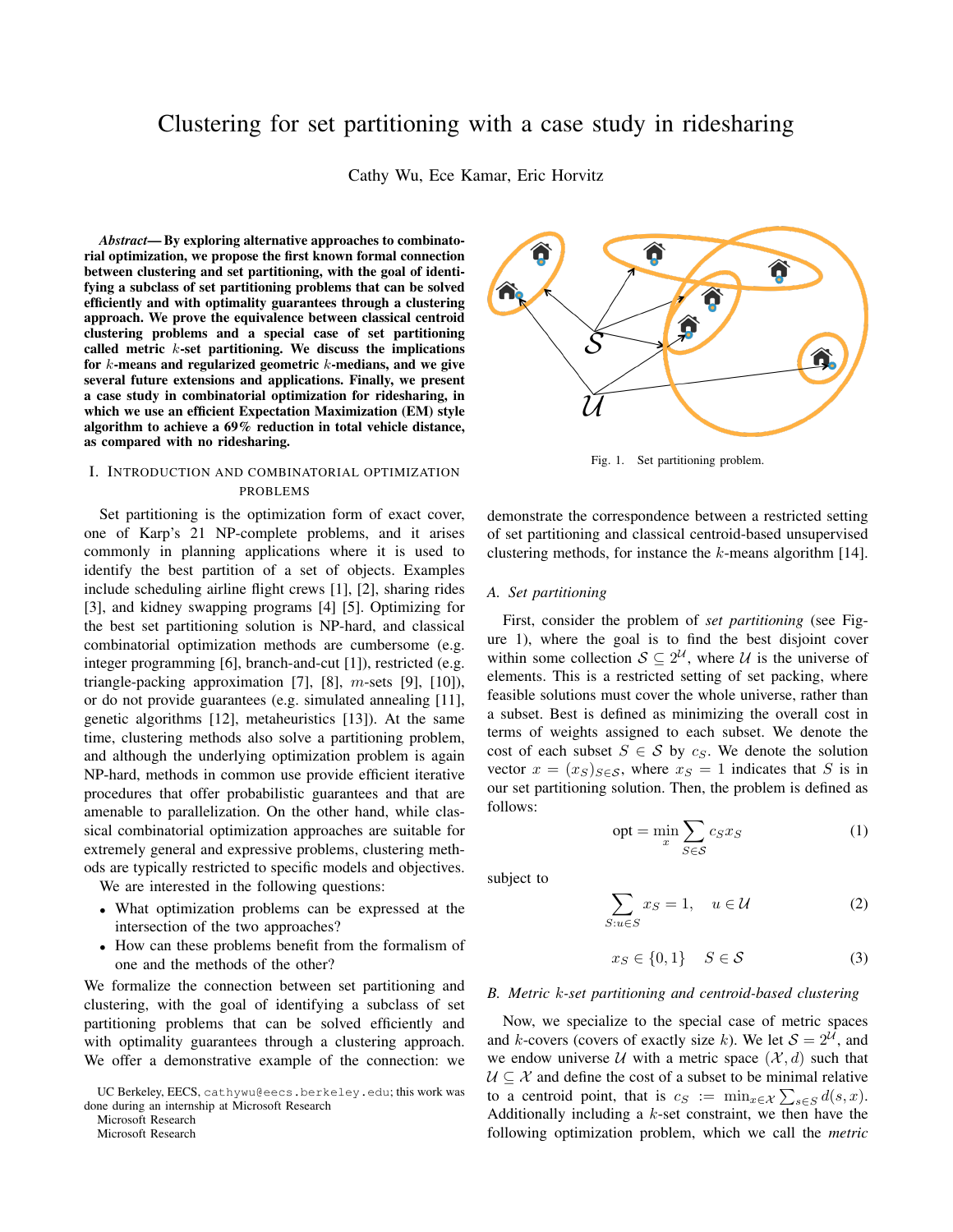k*-set partitioning problem*:

$$
\min_{x} \sum_{S \in \mathcal{S}} \min_{x' \in \mathcal{X}} \sum_{s \in S} d(s, x') x_S = \min_{x} \sum_{S \in \mathcal{S}} \sum_{s \in S} d(s, \mu_S) x_S
$$
\n(4)

subject to

$$
\sum_{S: u \in S} x_S = 1, \quad u \in \mathcal{U}
$$
 (5)

$$
\sum_{S \in \mathcal{S}} x_S = k \tag{6}
$$

$$
x_S \in \{0, 1\} \quad S \in \mathcal{S} \tag{7}
$$

where we define the subset centroids  $\mu_S$  :=  $\arg \min_{x \in \mathcal{X}} \sum_{s \in S} d(s, x)$ . Note that under a metric, without the size  $k$  constraint, the optimal solution would be all the singleton sets. This is true for clustering as well.

Constraint (5) implies that each element is measured with respect to exactly one centroid (and in fact, the closest one, due to the objective) and Constraint (6) encodes that there are exactly  $k$  centroids (and in fact, they minimize the distance with respect to the elements assigned to it, due to the objective). With these observations, the previous optimization problem then collapses neatly into the following well-studied optimization problem for *centroid-based clustering*:

$$
\min_{(T_1, T_2, \dots, T_k)} \sum_{j=1}^k \sum_{x \in T_j} d(x, \mu_j) \tag{8}
$$

subject to

$$
\cup_{j \in [k]} T_j = \mathcal{U} \tag{9}
$$

$$
T_i \cap T_j = \emptyset, \quad \forall i \neq j \tag{10}
$$

$$
\mu_j = \arg\min_{x \in \mathcal{X}} \sum_{s \in T_j} d(s, x) \tag{11}
$$

When the metric  $d(\cdot, \cdot)$  is restricted to the sum of squares loss, also knowns as k-means clustering, the resulting optimization problem may be solved efficiently and with probabilistic guarantees with k-means++ initialization [15] and the k-means algorithm. Thus, the *metric* k*-set partitioning problem*, an instance of set partitioning, benefits tremendously from a clustering approach. We now prove the result.

## II. A FORMAL CONNECTION BETWEEN CLUSTERING AND SET PARTITIONING

*Proposition 1 (Equivalence):* Metric *k*-set partitioning and centroid-based clustering are equivalent. That is, Problem (4)-(7) and Problem (8)-(11) are equivalent.

Before proving the proposition, we first make the following definition and claim:

*Definition 1 (k-partition):* If  $P$  is a *k*-partition constraint of U, then  $P = (P_1, P_2, \ldots, P_k) \subseteq S$  such that:

$$
P_i \subseteq \mathcal{U}, \quad \forall i
$$

$$
\bigcup_i P_i = \mathcal{U}
$$

$$
P_i \cap P_j = \emptyset, \quad \forall i \neq j
$$

*Claim 1 (*k*-partition constraint):* The constraints of Problem  $(4)-(7)$  is a k-partition constraint.

*Proof:* [of claim]  $(\rightarrow)$  : We first show that we may construct such a partition P from a solution  $x = (x_S)_{S \in \mathcal{S}}$ satisfying the constraints of Problem (4)-(7). Define  $P :=$  $\{S: x_S = 1, S \in \mathcal{S}\}\$ . By construction,  $\forall P \in \mathcal{P}, P \in \mathcal{S} \implies$  $P \subseteq U$ . Constraint (6) ( $\sum_{S \in \mathcal{S}} x_S = k$ ) implies that  $|\mathcal{P}| =$ k. Constraint (5) ( $\sum_{S: u \in S} x_S = 1$ ,  $u \in U$ ) implies both coverage and mutually disjoint conditions. Thus,  $x$  may be represented as a  $k$ -partition  $P$ .

 $(\leftarrow)$ : Now we show that a partition P may be used to construct a solution  $x = (x_S)_{S \in \mathcal{S}}$  satisfying the constraints of Problem (4)-(7). We define  $x \in \{0,1\}^{|S|}$  such that

$$
x_S := \begin{cases} 1 & \text{if } S \in \mathcal{P} \\ 0 & \text{otherwise} \end{cases}
$$

Then

$$
\bigcup_{i} P_{i} = \mathcal{U} \implies \sum_{S: u \in S} x_{S} \ge 1, \quad u \in \mathcal{U}
$$

$$
P_{i} \cap P_{j} = \emptyset, \quad \forall i \ne j \implies \sum_{S: u \in S} x_{S} \le 1, \quad u \in \mathcal{U}
$$

Together, this implies Constraint (5) ( $\sum_{S:u\in S} x_S = 1, u \in$  $U$ ). Constraint (6) is trivially satisfied by construction. Thus,  $\mathcal P$  may be represented as a length- $|\mathcal S|$  binary vector satisfying the constraints of Problem (4)-(7). Finally, we conclude that the constraints of Problem (4)-(7) are equivalent to that of a k-partition.

*Proof:* [of proposition] We perform a change in variable in Problem (4)-(7) from  $x = (x_S)_{S \in S}$  to P (established in Claim 1), taking  $P := \{S : x_S = 1, S \in S\}.$ 

$$
\min_{x} \sum_{S \in \mathcal{S}} \min_{x' \in \mathcal{X}} \sum_{s \in S} d(s, x') x_S = \min_{\mathcal{P}} \sum_{S \in \mathcal{P}} \min_{x' \in \mathcal{X}} \sum_{s \in S} d(s, x') 1
$$

$$
+ \sum_{S \in \mathcal{S} \setminus \mathcal{P}} \min_{x' \in \mathcal{X}} \sum_{s \in S} d(s, x') 0
$$

$$
= \min_{\mathcal{P}} \sum_{S \in \mathcal{P}} \min_{x' \in \mathcal{X}} \sum_{s \in S} d(s, x')
$$

subject to the *k*-partition constraint. We observe that our sum is reduced from  $|S|$  terms to k terms. To make the size of  $P$  more explicit, we may write equivalently,

$$
\min_{\mathcal{P} = (P_1, P_2, ..., P_k)} \sum_{i=1}^k \min_{x' \in \mathcal{X}} \sum_{s \in P_i} d(s, x')
$$

Finally, we define  $\mu_i := \arg \min_{x' \in \mathcal{X}} \sum_{s \in P_i} d(s, x')$ , and we arrive at a common form of the centroid-based clustering problem (as in Problem (8)-(11)):

$$
\min_{\mathcal{P} = (P_1, P_2, ..., P_k)} \sum_{i=1}^k \sum_{s \in P_i} d(s, \mu_i)
$$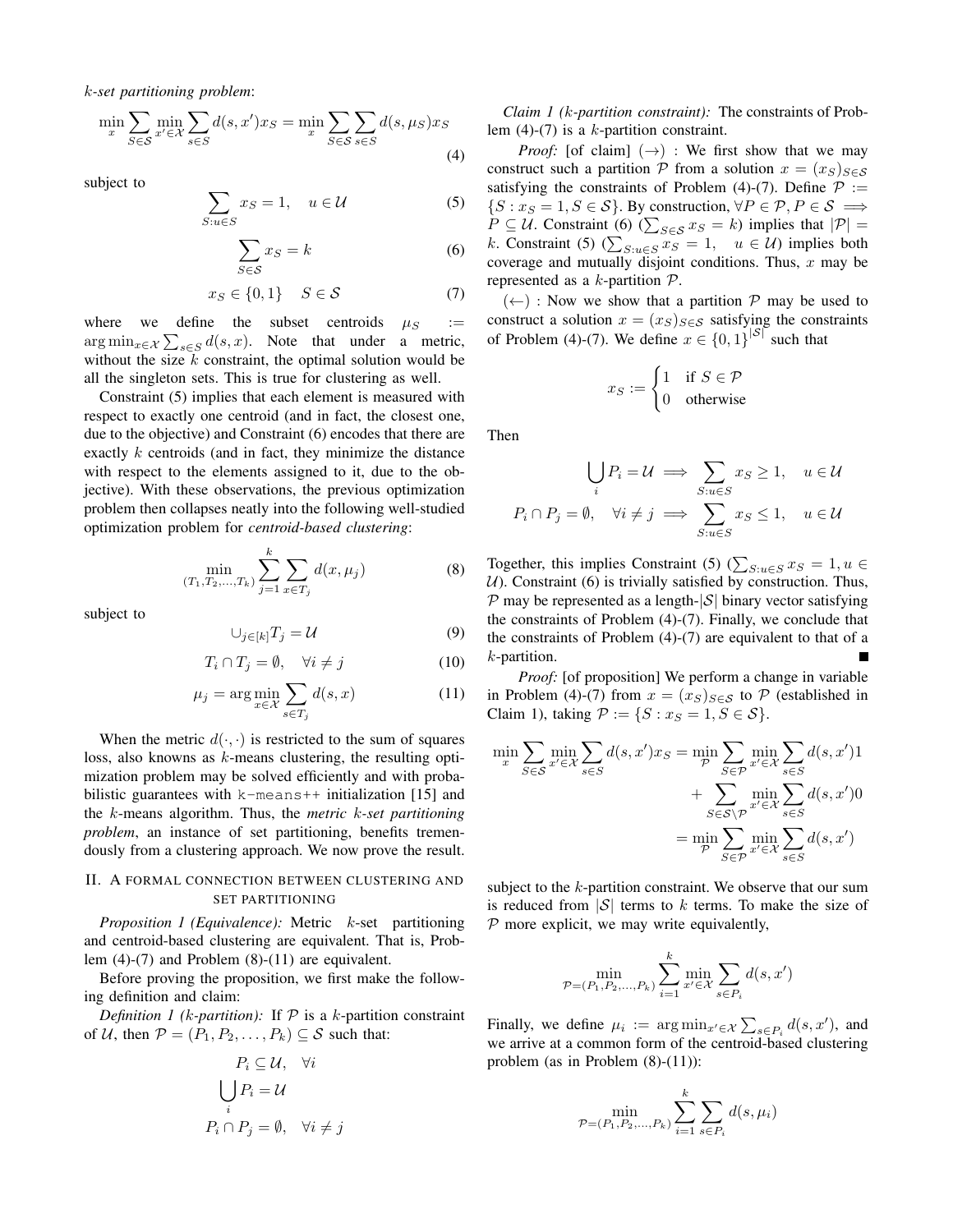subject to

$$
P_i \subseteq \mathcal{U}, \quad \forall i
$$

$$
\bigcup_i P_i = \mathcal{U}
$$

$$
P_i \cap P_j = \emptyset, \quad \forall i \neq j
$$

Since all operations are reversible (equivalences), we have established equivalence of the two problems.

Some examples of centroid-based clustering problems include the k-mean problem, the k-median problem, and the geometric k-median problem. Under equivalence given by Proposition 1, the algorithms for one problem may apply also to the other. We now present several special cases and extensions, and then we present an application that makes use of these settings.

#### *A. Special case:* k*-means*

A special case of the equivalence is the  $k$ -means objective, where  $d(s, x) = \min_{x \in \mathcal{X}} \sum_{s \in S} ||s - x||_2^2$ .

*Corollary 1 (*k*-means++ for set partitioning):* When restricted to sum of squares loss, k-means++ attains a  $O(\log k)$ -approximate solution in expectation to the metric k-set partitioning problem.

By examining the operations of the  $k$ -means algorithm, we may gain intuition on how the steps translate back into context of the set partitioning problem.

*a) Atomic operations of Lloyd's algorithm:* Lloyd's algorithm for k-means clustering is an iterative method with two main steps:

1) Assignment step:

$$
P_i^{(t)} = \left\{ s : \left\| s - \mu_i^{(t)} \right\| \le \left\| s - \mu_j^{(t)} \right\|, \forall j \in [k] \right\}
$$
\n(12)

where each  $s \in \mathcal{U}$  is assigned to exactly one  $P_i^{(t)}$ . 2) Update step:

$$
\mu_i^{(t+1)} = \frac{1}{\left| P_i^{(t)} \right|} \sum_{s_j \in P_i^{(t)}} s_j \tag{13}
$$

In the context of set partitioning, the two steps have the following interpretation:

- 1) Assignment step: Select a (better) feasible binary solution vector  $x = (x_S)_{S \in \mathcal{S}}$ . Recall that a feasible x implies that  $x$  satisfies a  $k$ -partition constraint.
- 2) Update step: Update the objective to reflect the cost of the selected subsets, i.e. update  $\sum_{S \in \mathcal{S}} c_S x_S$  by computing  $c_S$  for each selected subset  $S$ .

The algorithm terminates when no change is made during the assignment step; that is, a better feasible binary solution vector cannot be found by the algorithm. We observe that, after each iteration of Lloyd's algorithm (after the update step), the algorithm maintains a solution to the corresponding set partitioning problem. This observation also motivates related methods for solving set partitioning problems, such as local search methods, which maintain feasible solutions at each iteration.

#### *B. Extension: regularized centroid-based clustering*

We can now discuss our first extension beyond the classical centroid-based clustering to the regularized setting.

*Definition 2 (Relative cost):* We call  $c_{S,r}$  a relative cost if it takes the form

$$
c_{S,r} := \min_{x \in \mathcal{X}} \sum_{s \in S} d(s, x) + r(x)
$$

where  $r : \mathcal{X} \to \mathbb{R}$  denotes a *relative term*.

*Corollary 2 (Regularization is relative-cost):* Denote regularizer  $r : \mathcal{X} \mapsto \mathbb{R}$ . Then adding  $\sum_{j=1}^{k} r(\mu_j)$  to the objective of centroid-based clustering (Problem (8)-(11)) is equivalent to the  $k$ -set partitioning problem  $(4)-(7)$  with the relative cost  $c_{S,r} := \min_{x \in \mathcal{X}} \sum_{s \in S} d(s,x) + r(x)$ . That is, the regularized centroid-based clustering problem is equivalent to the *relative-cost* metric k-set partitioning problem.

### *C. Extension:* k*-median on graphs*

Instead of embedding our universe  $U$  in a metric space, we can embed it in a graph  $\mathcal{G} = (\mathcal{V}, \mathcal{E})$ . Then, set partitioning has an equivalence to clustering according to graph distance instead of a metric. We define an analogous cost called *graph median*.

*Definition 3 (Graph median):* Given a graph  $G = (V, E)$ ,  $v \in V$  is the graph median of a subset  $S \subseteq V$  if

$$
v = \arg\min_{u \in \mathcal{V}} \sum_{s \in S} \tilde{d}(s, u)
$$

where  $\tilde{d}(s, u)$  denotes the shortest path distance between nodes s and u.

*Claim 2 (Median on graphs):* The graph median for a subset  $S$  of cardinality  $m$  can be computed in  $O(\log(m(|V|+|E|)\log|V|))).$ 

#### *D. Embeddable cost substructures*

In the more general setting of metric set packing, where the solution need not cover the entire universe, we may draw a connection to how clustering methods handle outliers. Additionally, by making use of recent advances in semisupervised clustering and spectral clustering, we propose to further identify a subclass of set partitioning problems that may be embedded in a cluster learning framework for efficient computation and probabilistically optimal set partitioning. When we characterize set partitioning problems in terms of their underlying cost structure and additional constraints, we conjecture a formal parallel between set partitioning and clustering with the following *embeddable substructures*: metric spaces, relative cost, pairwise affinity, m-sets, and singleton sets. For each embeddable substructure, we plan to prove the equivalence to their clustering counterpart and give an example efficient and often parallelizable algorithm. We also discuss when the substructures and algorithms may be combined and study clustering methods beyond centroidbased methods, and we hope to contribute a unifying theory of semi-supervised clustering in terms of the underlying optimization problems.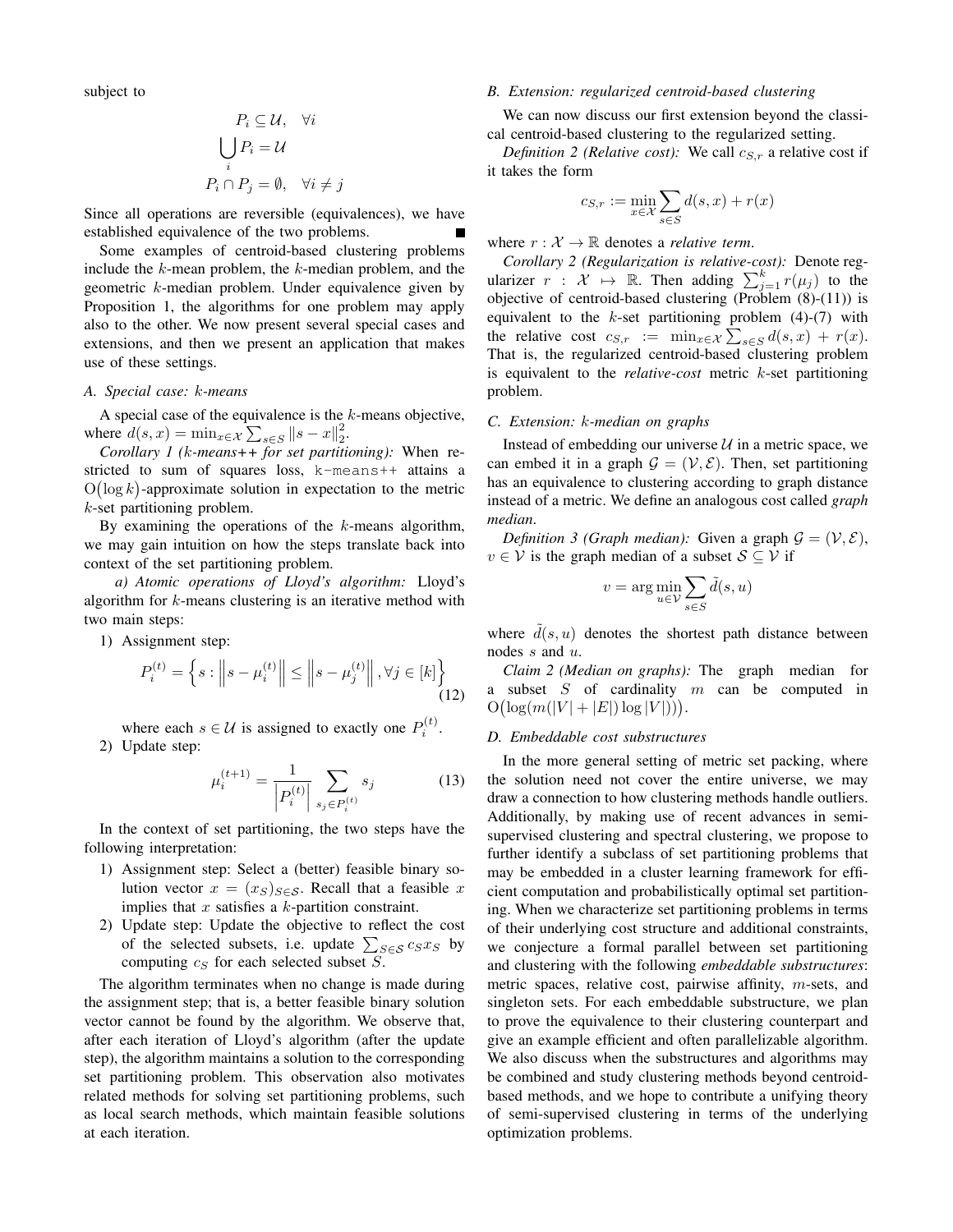

Fig. 2. Rideshare meetup problem. 100 normally distributed users, with a destination at the origin (0, 0).



Fig. 3. Regularized geometric  $k$ -median for rideshare meetup problem. 26 ride share groups from 100 users.

## III. CASE STUDY: RIDESHARE MEETUP PROBLEM

We have been studying the cluster learning approach to solving a large-scale ride sharing problem. The ride sharing problem is classically formulated as a set partitioning or set cover problem [16], with complex costs dependent on a road network and the constraints of the participants. When these costs are decomposed into embeddable substructures, we hope to demonstrate the ability of fast clustering methods to solve classically combinatorial problems.

We first study a simplified setting of sharing rides when commuting to work in the morning. We restrict to a single destination area. Consider the setting where users in a ride sharing group agree to meet up at a location, the users travel there individually, and then they share a single vehicle from the meetup point to work. We formally define the rideshare meetup problem (see Figure 2):

*Definition 4 (Rideshare meetup problem):* Let U denote the universe of users  $u \in \mathcal{U}$ , who live in  $\mathcal{X} = \mathbb{R}^2$  and work at the origin  $(0, 0) \in \mathcal{X}$ . Let S be the collection of possible ride shares. We wish to select the ride sharing groups and their respective meetup points that minimize the total vehicle distance.

This is very naturally a set partitioning problem. The cost of each subset  $S \in S$  can be written as  $c_S =$  $\min_{x \in \mathcal{X}} \sum_{s \in S} ||s - x||_2 + ||x||_2$ . The first term is the total distance traveled by each members of the ride share to the meetup point, and the second term is the distance traveled by one shared vehicle. Assume (for now) that vehicles have infinite (or large) capacity. By Corollary 2, we observe that we have a relative cost that is equivalent to an  $\ell_2$ -regularized loss in the clustering optimization.

Then, by Proposition 1 and Corollary 2, we formulate this problem as a regularized geometric k-median problem, which takes the following objective

$$
\min_{(T_1, T_2, \dots, T_k)} \sum_{j=1}^k \sum_{x \in T_j} ||x - \mu_j||_2 + \lambda ||\mu_j||_2 \qquad (14)
$$

When  $\lambda = 1$ , this formulation exactly minimizes the total vehicle distance. Thus, we can solve the ridesharing problem with an Expectation Maximization (EM) style method.

We present preliminary results in Figure 3, resulting in 69% less vehicle distance (compared against singleton sets, i.e. no ridesharing). We may further extend the rideshare meetup problem to networks (instead of Euclidean space) by Claim 2.

### IV. CONCLUSION

We have presented the first formal connection between set partitioning and clustering, with the goal of identifying a subclass of set partitioning problems that can benefit from algorithms and theoretical guarantees for clustering problems. We prove that classical centroid clustering problems are equivalent to metric  $k$ -set partitioning, and we present a simplified ridesharing problem that uses this formalism to achieve fast algorithms for a classical combinatorial optimization problem.

In reality, the constraints and costs of a large-scale ride sharing problem will be significantly more complicated than the setting we studied in this article. As suggested above, distances will be non-Euclidean, there will be multiple destinations and time windows, and participants will have different preferences about time, money, and social factors, as well as different types of constraints. A real-world ride sharing system may have extrinsic properties such as monetary incentives by means of payments between participants or time incentives by means of high-occupancy vehicles (HOV) lanes. In some settings, a linear pickup order may make more sense than a participant meetup scheme.

Moving forward, one promising approach is to decompose the complex overall ride sharing problem into simple problems such as those studied in this article, as a way to both compose principled building blocks for complex system design and to achieve theoretical guarantees. Further investigation is needed to determine how solutions of the decomposed problems might be merged together meaningfully to solve the overall problem. In another direction of work, we seek to understand how multiple complex cost structures and embeddable substructures can be supported such that efficient algorithms are still admissible.